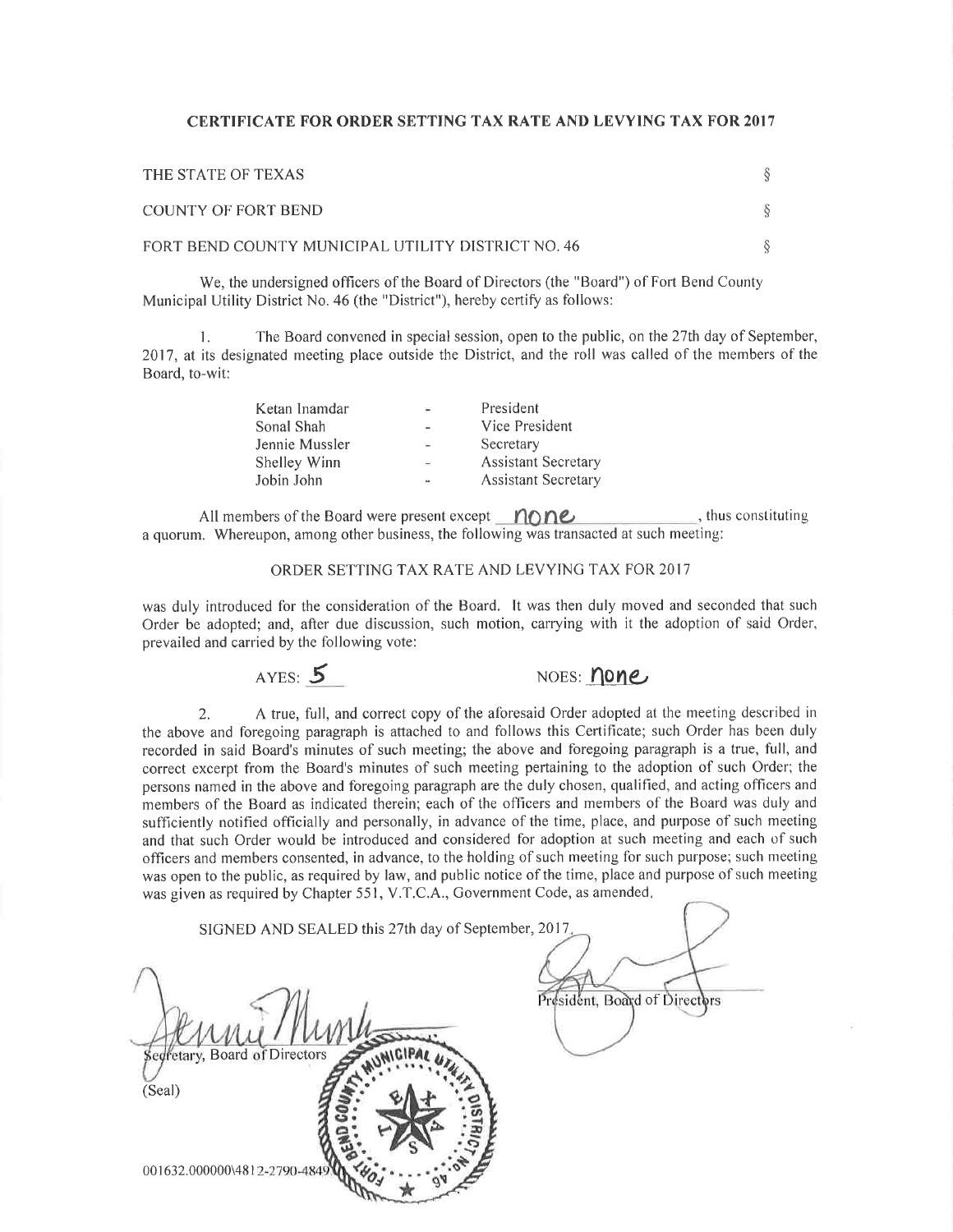## ORDER SETTING TAX RATE AND LEVYING TAX FOR 2017

| THE STATE OF TEXAS                                 |  |
|----------------------------------------------------|--|
| COUNTY OF FORT BEND                                |  |
| FORT BEND COUNTY MUNICIPAL UTILITY DISTRICT NO. 46 |  |

WHEREAS, the District has issued and sold certain bonds; and

WHEREAS, the District must levy a tax on all taxable property in the District to provide for payment of interest on and principal of its bonds as said bonds mature; and

WHEREAS, at an election held on May 26, 1984, the Board of Directors was authorized to levy a maintenance tax by the voters of the District; and

WHEREAS, the District may levy a tax on all taxable property in the District to provide for payment of expenses as set out in Section 49.107, Texas Water Code; and

WHEREAS, the tax rolls for the year of 2017 have been approved by the Appraisal Review Board; and

WHEREAS, the Tax Assessor and Collector for the District has calculated the effective tax rate and made other calculations pursuant to Sections 26.04 - 26,07, Property Tax Code, Vernon's Texas Codes Annotated (the "Statute"); and

WHEREAS, the Financial Advisor for the District has made a recommendation as to what the tax rate should be.

## NOW, THEREFORE, BE IT ORDERED BY THE BOARD OF DIRECTORS OF FORT BEND COUNTY MUNICIPAL UTILITY DISTRICT NO. 46 THAT:

Ŀ.

The tax rate for the year 2017 shall be Ninety Cents (\$0.90) per \$100 of assessed valuation, comprised of Seventy Two Cents (\$0.72) per \$100 of assessed valuation for debt service purposes and Eighteen Cents (\$0.18) per \$100 of assessed valuation for operation/maintenance purposes. The District's Tax Assessor and Collector shall take all steps necessary and authorized by law to collect taxes as owed pursuant to this Order. Said taxes shall be levied, assessed and collected at the rate of Ninety Cents (\$0.90) per \$100 of assessed valuation for 2017 as provided for in Chapters 49 and 54, Texas Water Code, and all other applicable laws.

II

The taxes levied hereby shall be delinquent after January 31, 2018.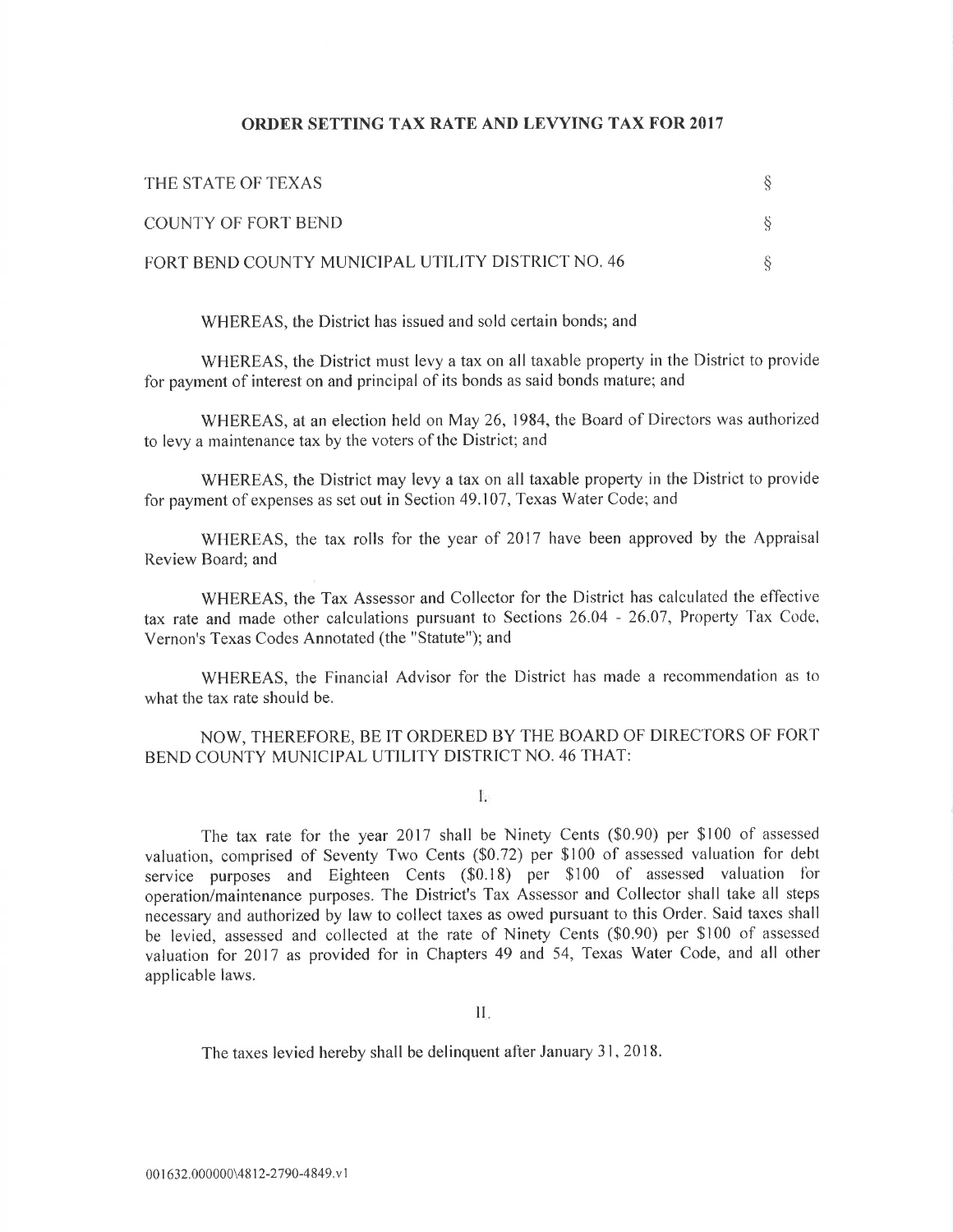III.

This Order shall be effective from and after its adoption

IV.

The President or Vice President is authorized to do all things necessary for execution of this Order; and the President or Vice President is further authorized to execute, and the Secretary or any Assistant Secretary to attest, this Order on behalf of the Board of Directors.

IREMAINDER OF PAGE LEFT INTENTIONALLY BLANK]